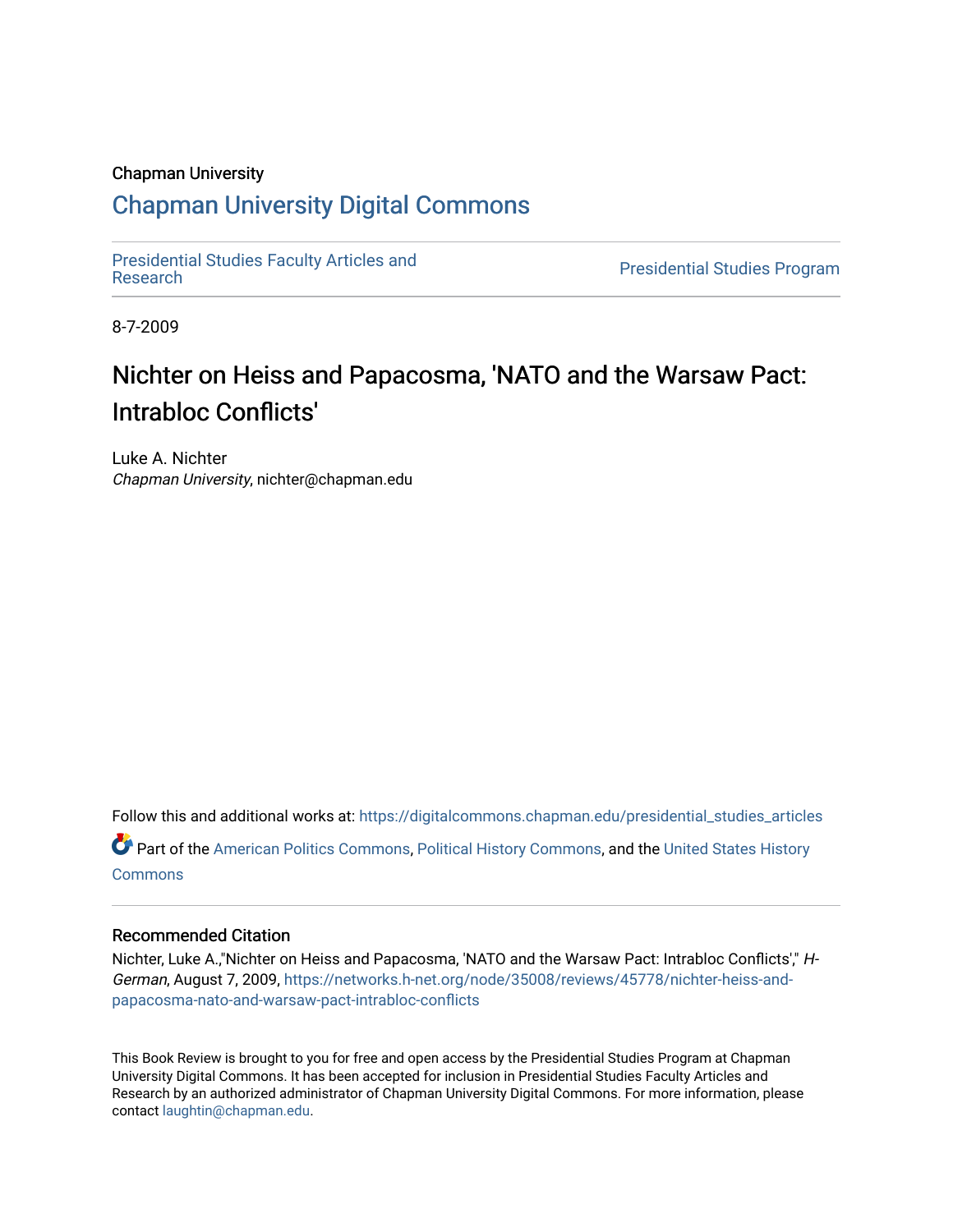## Nichter on Heiss and Papacosma, 'NATO and the Warsaw Pact: Intrabloc Conflicts'

### **Comments**

This review was originally published on *[H-German](https://networks.h-net.org/node/35008/reviews/45778/nichter-heiss-and-papacosma-nato-and-warsaw-pact-intrabloc-conflicts)*.

### Creative Commons License



This work is licensed under a [Creative Commons Attribution-Noncommercial-No Derivative Works 3.0](https://creativecommons.org/licenses/by-nc-nd/3.0/) [License](https://creativecommons.org/licenses/by-nc-nd/3.0/).

## Copyright

The authors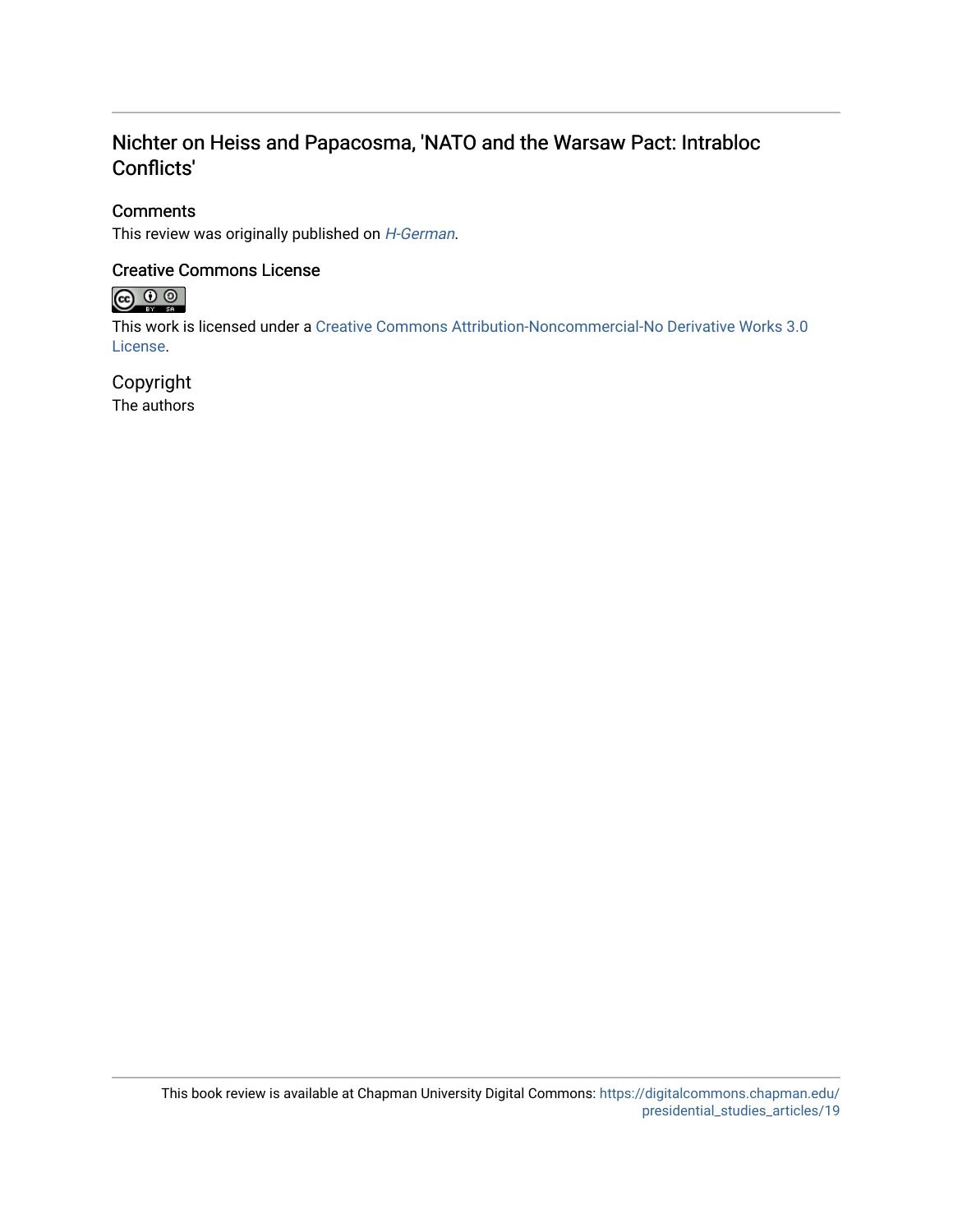# **[Nichter on Heiss and Papacosma, 'NATO and the Warsaw](https://networks.h-net.org/node/35008/reviews/45778/nichter-heiss-and-papacosma-nato-and-warsaw-pact-intrabloc-conflicts) [Pact: Intrabloc Conflicts'](https://networks.h-net.org/node/35008/reviews/45778/nichter-heiss-and-papacosma-nato-and-warsaw-pact-intrabloc-conflicts)**

Review published on Friday, August 7, 2009

**Mary Ann Heiss, S. Victor Papacosma, eds.** *[NATO and the Warsaw Pact: Intrabloc Conflicts.](http://www.amazon.com/exec/obidos/ASIN/0873389360)* Kent: Kent State University Press, 2008. xv + 244 pp. \$55.00 (cloth), ISBN 978-0-87338-936-5.

**Reviewed by** Luke A. Nichter (Texas A&M University-Central Texas) **Published on** H-German (August, 2009) **Commissioned by** Susan R. Boettcher

### **Post-Pact Rivalry: New Insights into Intrabloc Rivalry**

Although scholars have studied interbloc conflicts in the Cold War repeatedly, recent declassification of materials by NATO and member states of both blocs since the early 1990s has permitted them a closer study of intrabloc behavior on both sides. Much of this action, especially in the Warsaw Pact, had been somewhat shrouded in mystery. The essays in this volume were drawn from papers delivered at a conference, "NATO and the Warsaw Pact: Intrabloc Conflicts," held at Kent State University and co-hosted by the Lemnitzer Center for NATO and European Union Studies and the then-Parallel History Project on NATO and the Warsaw Pact (now the Parallel History Project on Cooperative Security). The resulting volume provokes readers to consider issues of great importance, including the future of NATO, the ways in which both the Atlantic alliance and the Warsaw Pact handled crises that resulted in intra- as well as interbloc conflicts, new angles on the complexities of the Cold War, and the lessons that NATO still has to learn from the disintegration of the Warsaw Pact. All of the essays are authored by scholars with broad expertise.

An introductory essay by S. Victor Papacosma sets forth the origin and structure of the volume. Its editors chose to split the contributions into two sections, on NATO and the Warsaw Pact, respectively. Given the focus on intrabloc conflict, however, greater comparison might have been facilitated had the essays been organized according to the types of intrabloc conflicts they describe. These include conflict that arose from routine pact decision-making, conflicts between pact member states, conflicts between member states and pact leaders, and conflicts that arose at least partially because of a non-pact third party.

The essays on conflict from routine pact decision-making reveal a strong contrast between the two sides of the Cold War. Lawrence S. Kaplan's "NATO United, NATO Divided: The Transatlantic Relationship" provides the backdrop for the NATO half of the volume. Kaplan argues that despite the constant presence of crisis or conflict with this alliance, the greatest sign of its enduring success is the lack of withdrawal by any member nation. NATO's recent expansion to the East also underlines this success. Kaplan notes that the greatest challenges to the alliance will be adaptation to expansion beyond its original boundaries and the need to respond to out-of-area conflicts. Meanwhile, Vojtech Mastny, in "The Warsaw Pact: An Alliance in Search of a Purpose," argues that the Warsaw Pact had a very different *raison d'être* than NATO. While NATO clearly existed to protect member states against the Soviet threat, the true purpose of the Warsaw Pact was unclear at its inception in 1955. Mastny's argument is based on new archival evidence from former Warsaw Pact states, which shows

Citation: H-Net Reviews. *Nichter on Heiss and Papacosma, 'NATO and the Warsaw Pact: Intrabloc Conflicts'*. H-German. 09-30-2014. https://networks.h-net.org/node/35008/reviews/45778/nichter-heiss-and-papacosma-nato-and-warsaw-pact-intrabloc-conflicts Licensed under a Creative Commons Attribution-Noncommercial-No Derivative Works 3.0 United States License.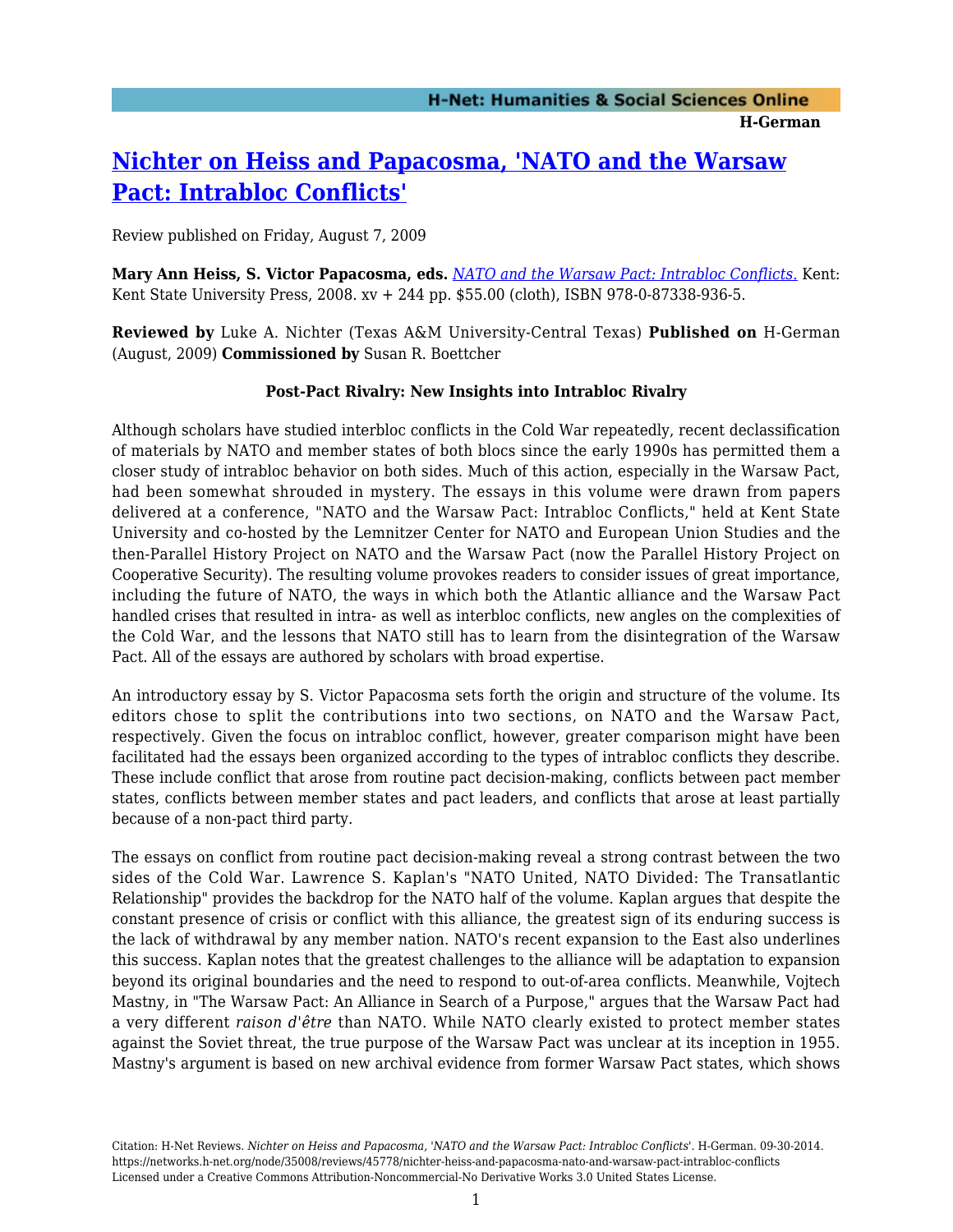### **H-Net: Humanities & Social Sciences Online H-German**

that discord was rifer in the pact than outsiders used to suspect. In addition, Mastny notes that the Warsaw Pact's institutions were never tailored to accommodate a diversity of views, that the pact's purpose was more divisive than than of NATO, that its military and political purposes created an unresolved tension, and that Moscow never relied on it in the manner that Washington relied on NATO.

A second group of essays treats intrabloc tensions that arose from bilateral disputes between pact nations. Mary Ann Heiss shows in "Colonialism and the Atlantic Alliance: Anglo-American Perspectives at the United Nations, 1945-1963" that, although NATO member states were the world's leading colonial powers, frequent discord on the issue emerged between member states, especially the United States and the United Kingdom. Historical support in the United States for selfdetermination and self-government as universal rights had influenced major elements of U. S. foreign policy, such as Woodrow Wilson's Fourteen Points and Franklin Roosevelt's Atlantic Charter, while the United Kingdom expected its allies to respond to challenges to British colonial policy. In response, Heiss argues, American diplomats employed a variety of tools designed to soften anticolonial sentiment at the United Nations and other forums. French diplomacy also mitigated intrabloc tensions within NATO states, as shown in Charles Cogan's "The Florentine in Winter: François Mitterrand and the Ending of the Cold War, 1989-1991." Cogan argues that while it has become commonplace to criticize Mitterrand for his inability to anticipate the sudden German call for reunification in 1989-90, at a fading point of his career and while in poor health, Mitterrand maintained equilibrium in the French-German relationship and thus worked to anchor Germany to the West. Cogan pays particular attention to late 1991 Maastricht summit, in addition to other achievements that have thus far received scant attention from Mitterrand's detractors.

In terms of intra-pact relations, perhaps unsurprisingly, the Germanies provoked their share of problems. With reference to the West, in tracing the origin and development of *Ostpolitik*, with its culmination during the Conference on Security and Cooperation in Europe (CSCE) at Helsinki in 1975, Oliver Bange demonstrates, as many of us have always suspected, that West German *Ostpolitik* provoked intrabloc tensions in NATO. In "Ostpolitik as a Source of Intrabloc Tensions," Bange moves beyond the standard interpretation that *Ostpolitik* caused sparks in the Bundestag as well as in bilateral relations with the United States to show that the policy resulted in pushback from Chancellor Willy Brandt's Social Democratic Party and his coalition cabinet. Bange notes that Brandt sought to mitigate these problems by taking care not to speak of the ultimate objective of German reunification--preferring instead to use the term "zusammenwachsen." Regarding the Warsaw Pact, in "Polish-East German Relations, 1945-1958," Sheldon Anderson argues that insurmountable differences between the East German and Polish Communist parties precluded the "illegitimate" governments of each nation from brokering an honest reconciliation between their peoples after World War II. These differences included Polish administration of German territories east of the Oder-Neiße line, conflicting points of view toward policy regarding the West, especially West Germany, and tension over East German rearmament in 1956. In addition, the staunchly nationalist stance of the rank-and-file political leadership in both states posed a significant problem for Warsaw Pact cohesion on the strategic western front. Anderson notes that this problem became so serious that without intervention from the Soviet Union, a serious, perhaps epoch-making rupture would have occurred. Douglas Selvage, in "The Warsaw Pact and the German Question, 1955-1970: Conflict and Consensus," begins where Anderson left off by arguing that debate over Warsaw Pact policy toward the Germanies actually concerned how that body should function in the political realm. In particular,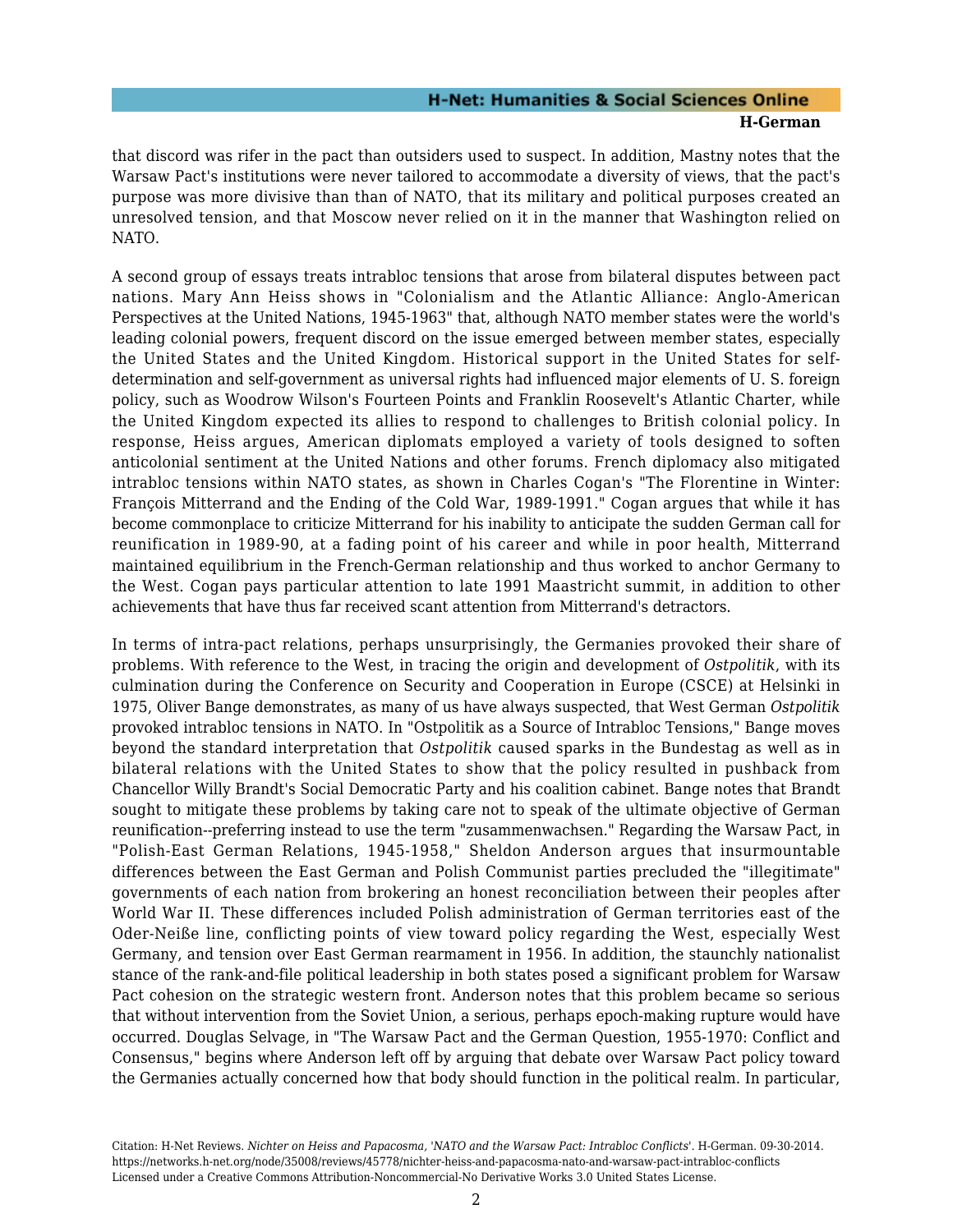### **H-Net: Humanities & Social Sciences Online H-German**

we learn that East Germany promoted the idea that the Warsaw Pact should serve as the "transmission belt" of the bloc as a way of bolstering its standing with Soviet leadership and improving East Germany's international position. Meanwhile, Polish leaders came into conflict with the East German government, and Poland sought to broaden the Warsaw Pact to take more interest in non-German issues. In the end, Selvage notes, Moscow tended to be more open to Polish than to East German views.

Conflict also occurred as a result of tension between pact nations and their respective bloc leadership. First, in "Containing the French Malaise? The Role of NATO's Secretary General, 1958-1968," Anna Locher and Christian Nuenlist argue that among the many instances of intrabloc tension throughout NATO's existence, the era of French Gaullist foreign policy was the most intense. What emerges from their treatment of this otherwise familiar theme is the role of the three NATO secretaries general during this period--Paul Henri-Spaak, Dirk Stikker, and Manlio Brosio. While Spaak actively sought confrontation with French president Charles de Gaulle in tackling key controversies, Stikker and Brosio tried to minimize the appearance of crisis within NATO, but all three succeeded in addressing the French tendency toward obstructionism. Looking at this sort of conflict from the Warsaw Pact perspective, Csaba Békés shows the effect that even small states had within the Warsaw Pact. In "Why Was There No 'Second Cold War' in Europe? Hungary and the East West Crisis Following the Soviet Invasion of Afghanistan," the author argues that Hungary was able to oppose the Soviet invasion and exert pressure on Soviet leadership because Moscow considered it a loyal member of the Warsaw Pact. In addition, Békés adds, the Soviet invasion enhanced the development of a unique eastern European identity that in turn contributed to the emergence of a growing European self-awareness beginning in the 1960s.

Finally, intrabloc conflict could arise because of the actions of non-pact third parties. In "'Leaning by Doing': Disintegrating Factors and the Development of Political Cooperation in Early NATO," Winfred Heinemann illustrates the trade-off for pact member nations between national and collective interests. Pushback by the United States after the creation of NATO's "Three Wise Men" in 1956--a committee tasked with identifying ways that NATO integration could expand into areas of cooperation beyond collective defense--resulted in a much-diluted recommendation to hold regular meetings of NATO foreign ministers. On this failed effort to expand NATO into a true "Atlantic community," Heinemann argues that such desires would have burdened the alliance unreasonably. Indeed, expansion was always a source of tension for NATO. In "Failed Rampart: NATO's Balkan Front," John D. Iatrides argues that the decision of the Atlantic Council in October 1951 to admit Turkey and Greece into NATO, a step designed to impede the advance of Soviet forces into the eastern Mediterranean, represented a significant expansion of the defense community's capabilities. Although NATO membership alone was not enough to stem the perennial conflict between Turkey and Greece, all-out war did not occur, due in large part to direct intervention by the United States. While continued conflict between Turkey and Greece showed NATO member nations that a unified "Balkan front" was unrealistic, Iatrides notes the advantages that both nations received from their access to the resources of NATO member nations.

As Jordan Baev shows, the Warsaw Pact also experienced difficulties along its southern borders. In "The Warsaw Pact and Southern Tier Conflicts, 1959-1969," Baev argues that at the beginning of this period Romania, Albania, and Bulgaria were all trustworthy allies of the Warsaw Pact. Yet, within the decade, Romania opposed Soviet initiatives in the Warsaw Pact, Albania opposed Soviet

Citation: H-Net Reviews. *Nichter on Heiss and Papacosma, 'NATO and the Warsaw Pact: Intrabloc Conflicts'*. H-German. 09-30-2014. https://networks.h-net.org/node/35008/reviews/45778/nichter-heiss-and-papacosma-nato-and-warsaw-pact-intrabloc-conflicts Licensed under a Creative Commons Attribution-Noncommercial-No Derivative Works 3.0 United States License.